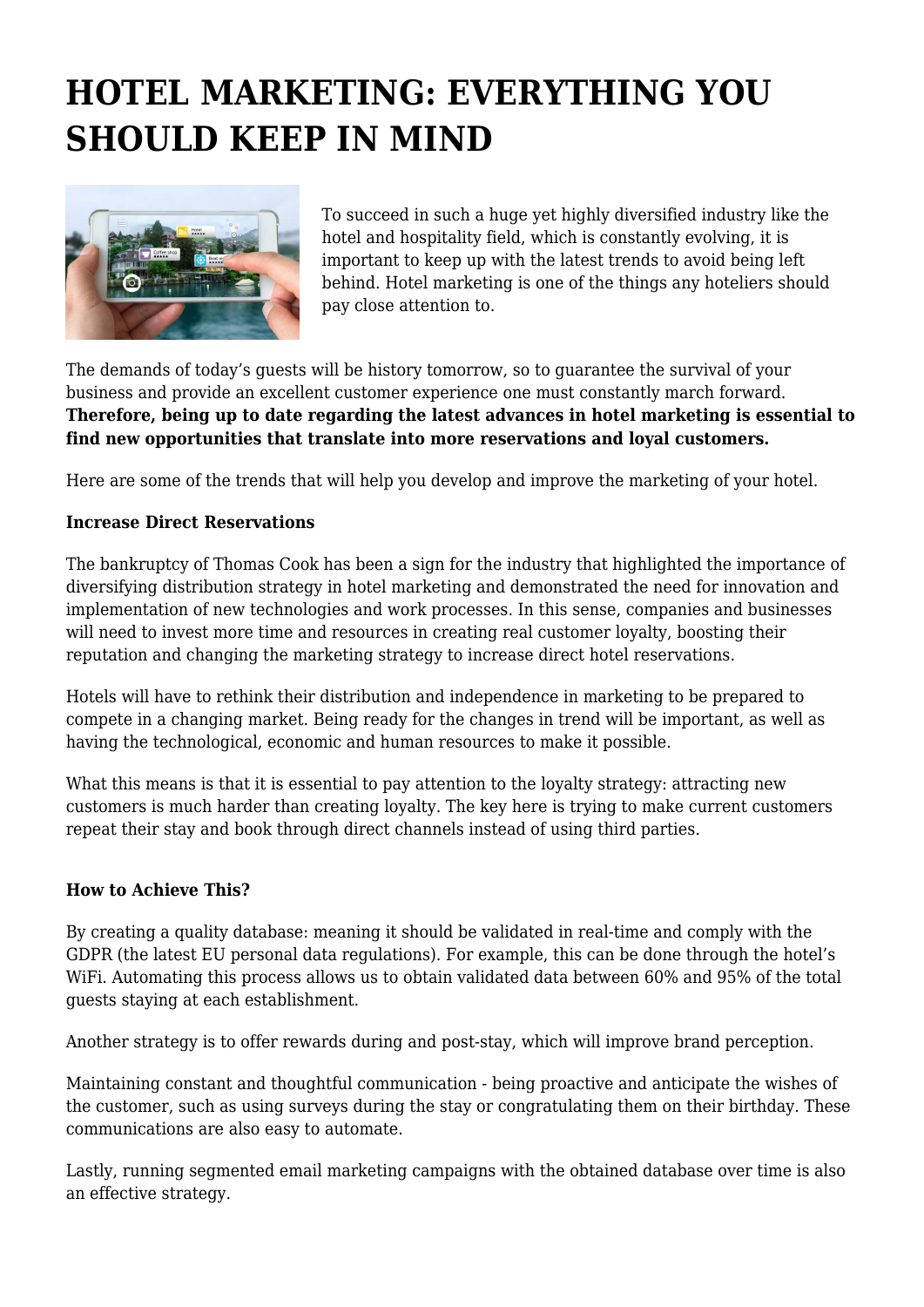While it is true that all these strategies may require a lot of time and effort, there are tools on the market that automate these processes and can be integrated with the hotel PMS.

With these integrations, monitoring reservations that come from direct channels is even easier, and since the use of automated and segmented email campaigns means having to rely less on third parties, this represents savings on commissions.

Once you have accomplished the main goal, which is to gain a quality database through the establishment's WiFi, the next challenge is making the most of it. But before considering any further strategy, it is important to see if the database can be improved.

# **How Can I Improve My Database?**

To take advantage of the database, it is recommended to cross or combine it with the PMS, allowing you to improve it and carrying out better-segmented campaigns: by country of origin, age, customers with or without children, repeat customers, etc.

Through a CRM that allows to include this data, one can automate email marketing campaigns targeted at all types of customers, including recurring ones, and even being able to stop sending emails to those who have already made a reservation. The future of marketing is in microsegmentation and this approach allows to maximize hotel marketing campaigns to get the most out of them.

## **Email Marketing**

Email marketing remains one of the most effective communication strategies with the highest return for hotel managers, especially when it comes to attracting returning customers.

The market is still evolving and offering new tools that can help us gain more customers, but email marketing is still the star and the one that offers the highest return of investment (ROI).

However, for it to be effective, we must take it to the highest level: using the right marketing tools and strategies.

Therefore, it is important to work with professional tools that are capable of managing and segmenting a high volume of data. This can mean savings in costs, and especially in time.

The other main traffic sources (AdWords, display, affiliation, and search aggregators) to generate direct sales usually do not turn into returning guests, but new customers and the customer acquisition cost is much higher.

### **Improving Hotel Online Reputation**

It is a fact that with the rise of social media and review sites, a customer is more informed than ever of a hotel's reputation. Therefore, knowing what they say about the establishment and where they say it becomes essential when it comes to loyalty.

Thanks to technology, it is possible to automate processes that allow customers to leave their opinions on the main review sites.

For most sites, the way to work your way on the rankings is not just through average rating, but the frequency and amount of reviews. A system of customer satisfaction surveys during the stay allows